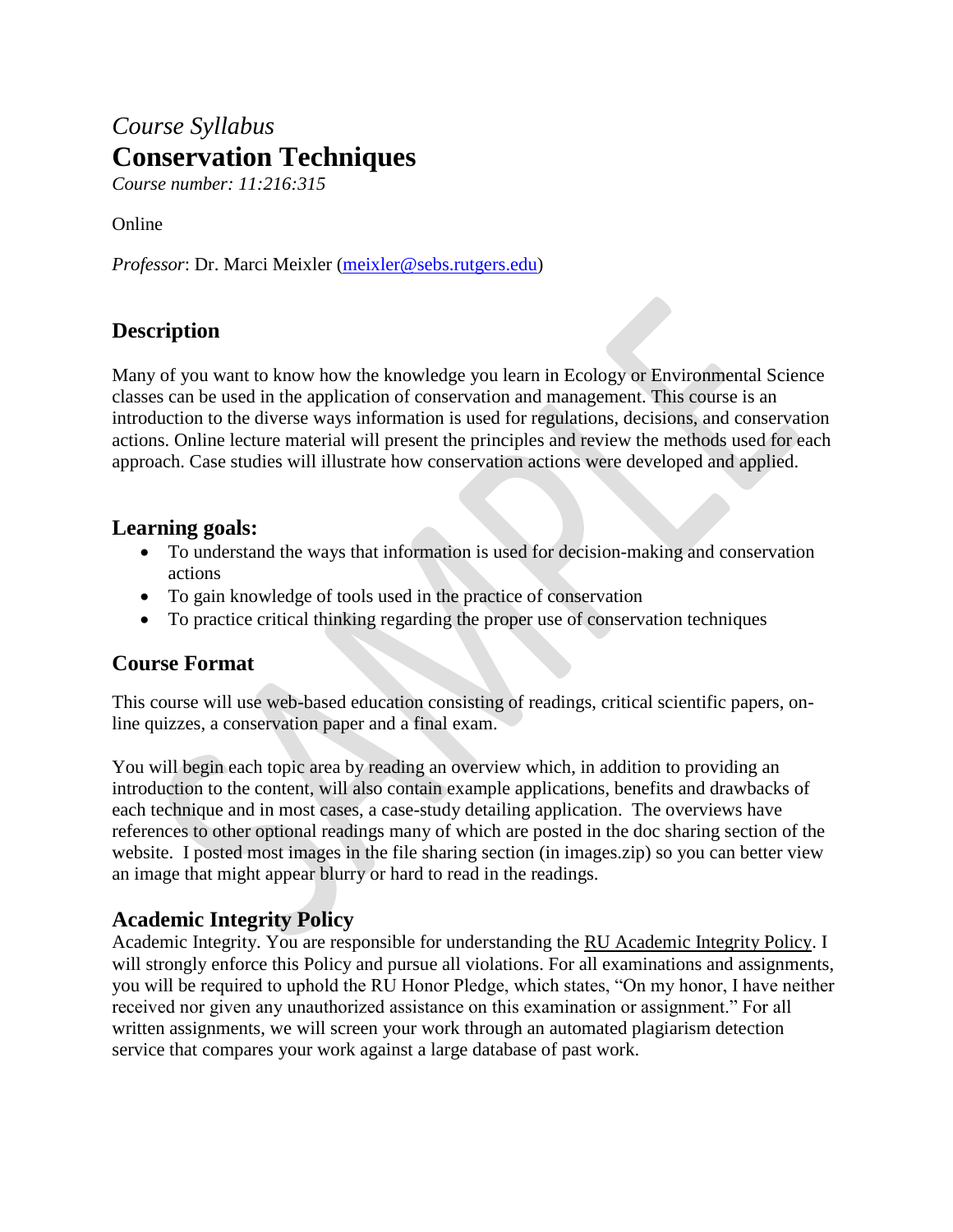## **Grading System**

This course utilizes *student-directed* learning as the primary means of instruction and evaluation.

| Online quizzes $(14 – 5\%$ each) | 70% |
|----------------------------------|-----|
| Field visit conservation paper   | 10% |
| Final exam                       | 20% |

- 1. Online quizzes-You are required to take an online quiz for each topic. You should take notes during your readings of the topic so you can better answer the questions. You will have 5 mins for each quiz. Quizzes will be open until midnight EST on the due date.
- 2. Field visit conservation paper-1 page, 12 pt font, 1 inch margin, double-spaced paper on the types of conservation currently underway and your thoughts on future management of a conservation site near your home. You will be required to turn in your final paper online by midnight the day before class ends. Late papers will be docked 10 pts per day.
- 3. Final exam-The final exam comprises 20% of the overall grade. The exam is open notes, open internet but is limited to 1 hour and 30 minutes.

#### **There is going to come a time when you run out of time to do an assignment. You'll have two choices: 1) hand in a mediocre assignment or 2) cheat. Pick the first.**

## **Readings**

There is no required textbook for this class. All information is provided in the online readings and associated papers. References are provided at the end of each reading for optional additional material on each subject.

### **Policy for excuses**

To qualify for special consideration, all excuses must be submitted by email with supporting documentation (i.e. medical note, army drill notice, etc). Excuses submitted 'before' the event are given more weight. Whether or not special consideration is given is entirely at the discretion of the instructor. *Excuses without supporting documentation will not be granted. Do not email asking for special consideration without including supporting documentation.*

Things that do not qualify: vacation, work travel, long hours at work, etc.

### **How to do well in this class**

Each weekday over the next three and a half weeks a new topic (unit) will be introduced. You will be expected to review the reading (and any associated papers) and take a quiz for each topic.

One note: this is a 16 week class shrunk down into just three and a half weeks. It will be intense. On average you would normally spend 3 hours/week in class plus additional time outside class for assignments. Since each unit here is the equivalent of a single week of normal class, be prepared to spend several hours reading about each unit's topic.

To do well in this class you should: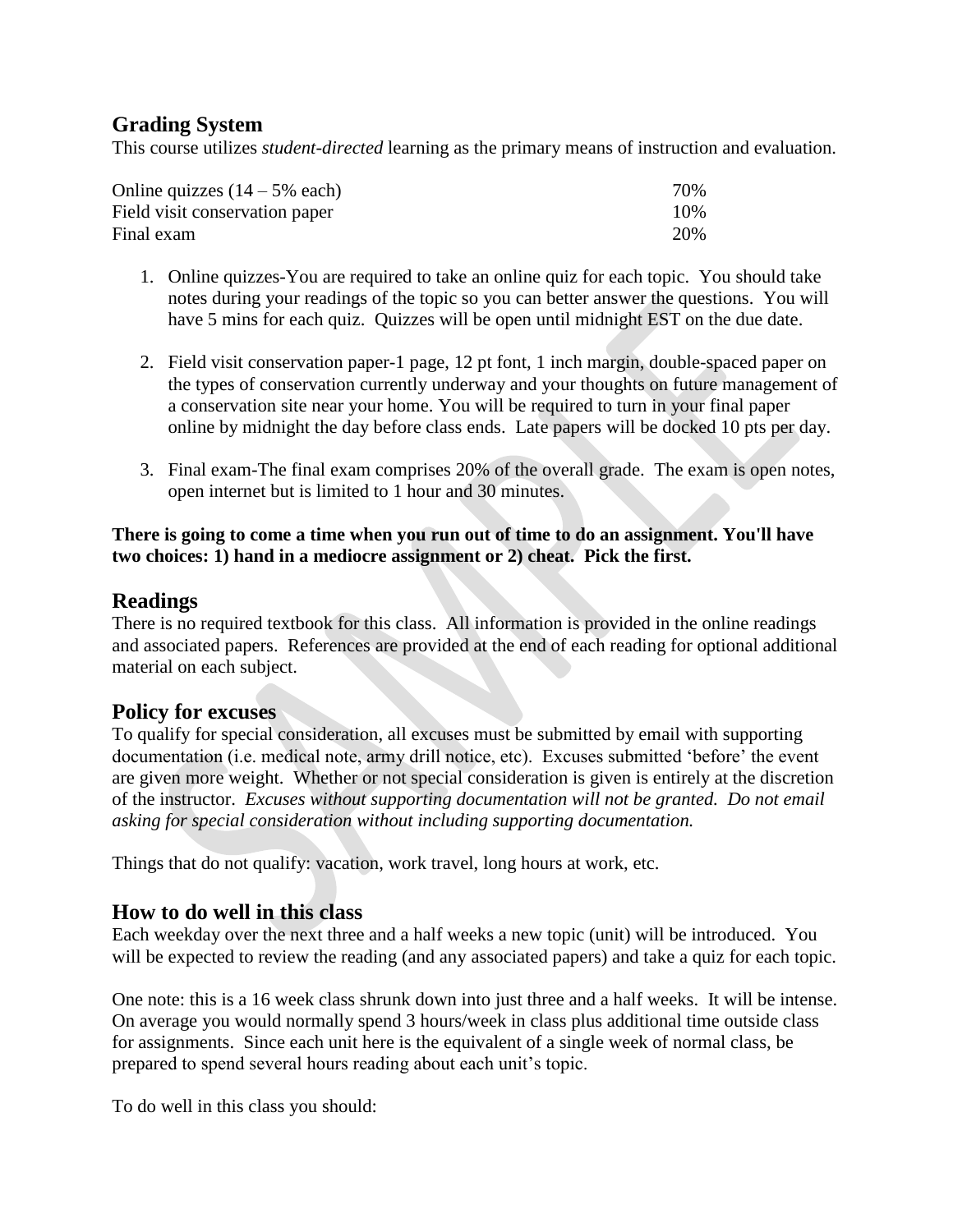- Review all readings on the day they are assigned
- Take the quiz before the deadline
- Meet all deadlines
- Turn in your paper on time; make sure it is convincing and well researched
- Review the readings once more before the final exam and make sure you understand the basic concept of each unit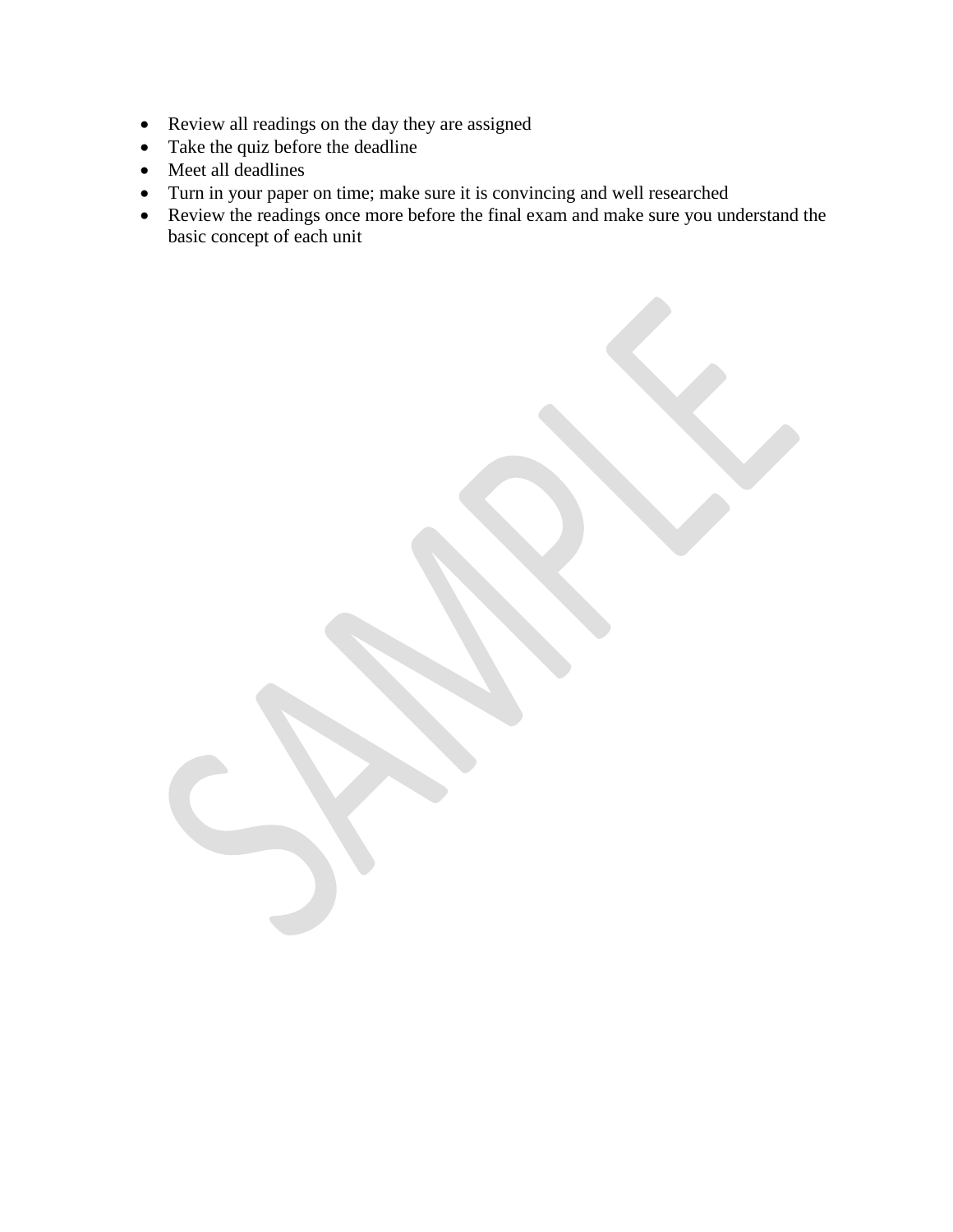# **Class schedule**

| Unit           | Date             | Topic                                                                                                                | Due dates               |
|----------------|------------------|----------------------------------------------------------------------------------------------------------------------|-------------------------|
| $\mathbf{1}$   | Jul 24           | <b>Science and Conservation</b><br>Online reading<br>Quiz<br>Respond to icebreaker                                   | Jul 25<br><b>Jul 30</b> |
| $\overline{2}$ | Jul 25           | <b>Standards and Criteria</b><br>Online reading<br>Quiz                                                              | Jul 26                  |
| 3              |                  | Jul 26 Rewilding<br>Online reading<br>Donlan paper and rebuttal to Donlan paper<br>Quiz<br>Submit final project idea | Jul 27<br>Jul 27        |
| $\overline{4}$ | Jul 27           | <b>Endangered Species Part 1</b><br>Online reading<br>Quiz                                                           | Jul 28                  |
| 5              | Jul 28           | <b>Endangered Species Part 2</b><br>Online reading<br>Endangered species paper<br>Quiz                               | Jul $30$                |
| 6              | Jul $31$         | Sustainability<br>Online reading<br>Quiz                                                                             | Aug 1                   |
| 7              | Aug <sub>1</sub> | <b>Ecosystem-Based Management</b><br>Online reading<br>Quiz                                                          | Aug 2                   |
| $8\,$          |                  | Aug 2 Biological Criteria and Indexing<br>Online reading<br>Quiz                                                     | Aug 3                   |
| 9              |                  | Aug 3 Ecosystem Services<br>Online reading<br>McCauley paper<br>Quiz                                                 | Aug 4                   |

# *Note: all due dates are at midnight unless otherwise noted*